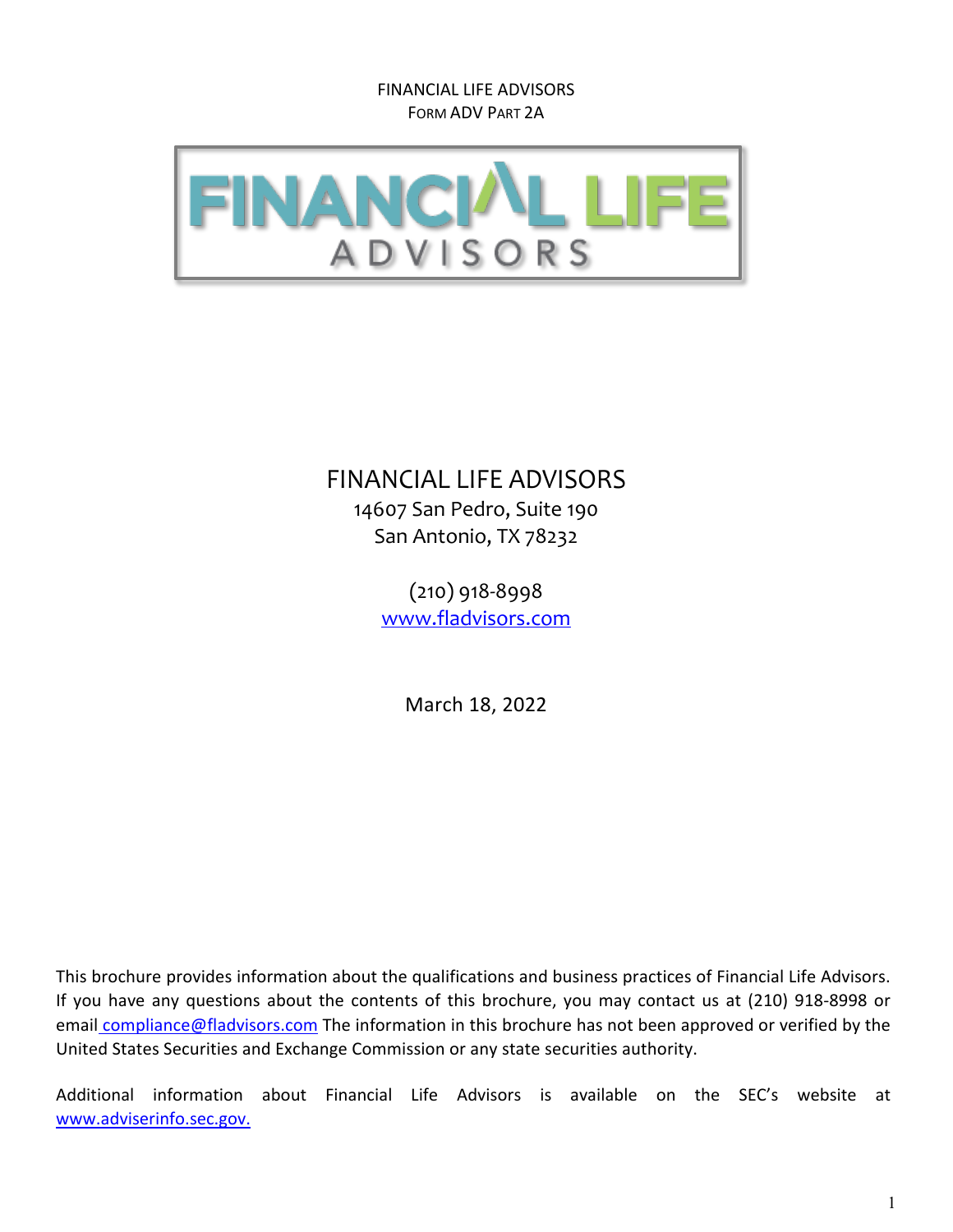# <span id="page-1-0"></span>Item 2‐Material Changes

<span id="page-1-1"></span>This Brochure dated March 18, 2022, contains a summary of material changes since the last annual update of the Financial Life Advisors' Brochure dated March 31, 2021:

Financial Life Advisors has made the following material changes to this Brochure:

• None

In the future, any additional material changes that occur during the year will be reported here.

A copy of our brochure may be requested by contacting our office at (210) 918-8998, or by email to compliance@fladvisors.com. This brochure is also available on our website, www.fladvisors.com.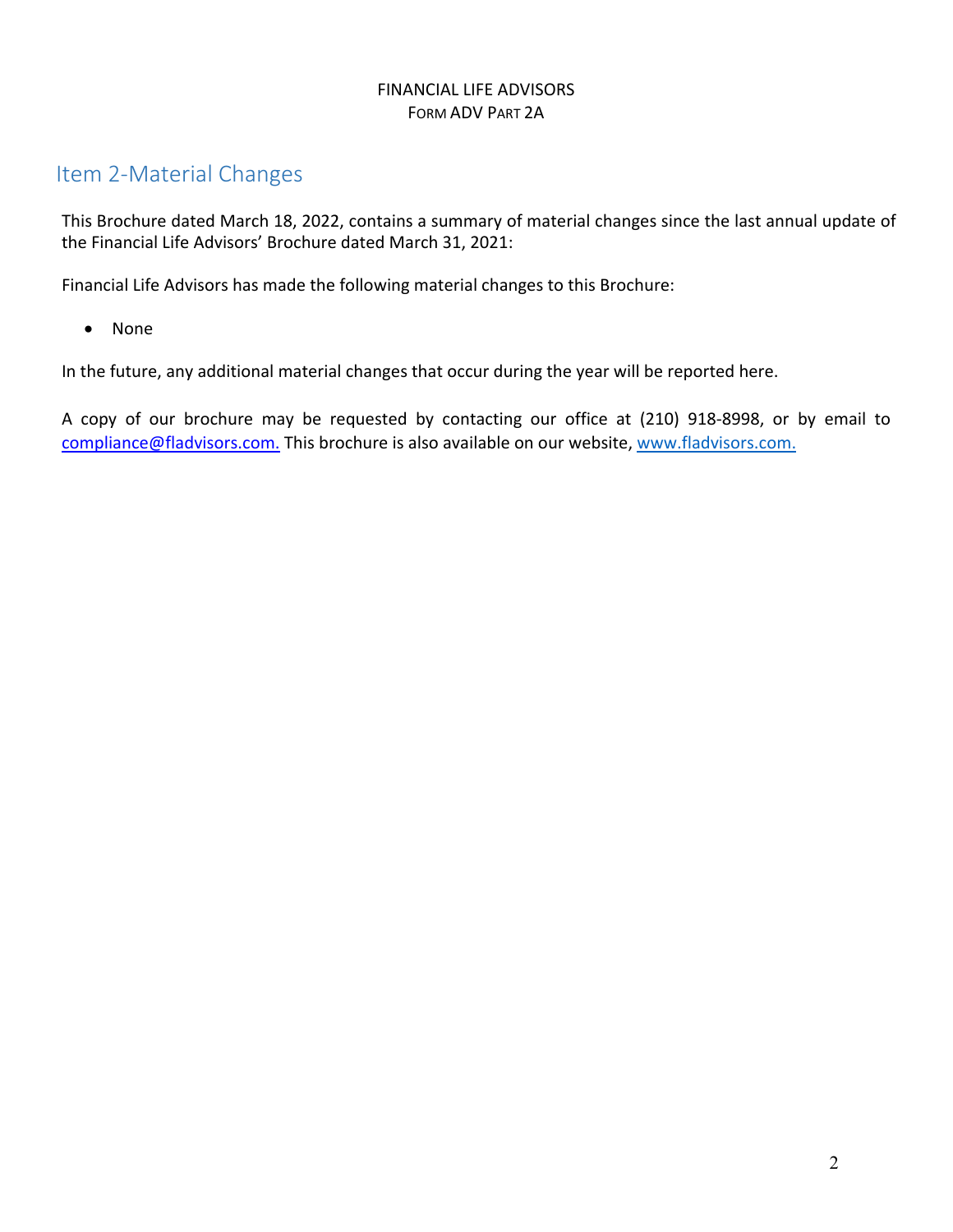# Item 3-Table of Contents

# Contents

<span id="page-2-0"></span>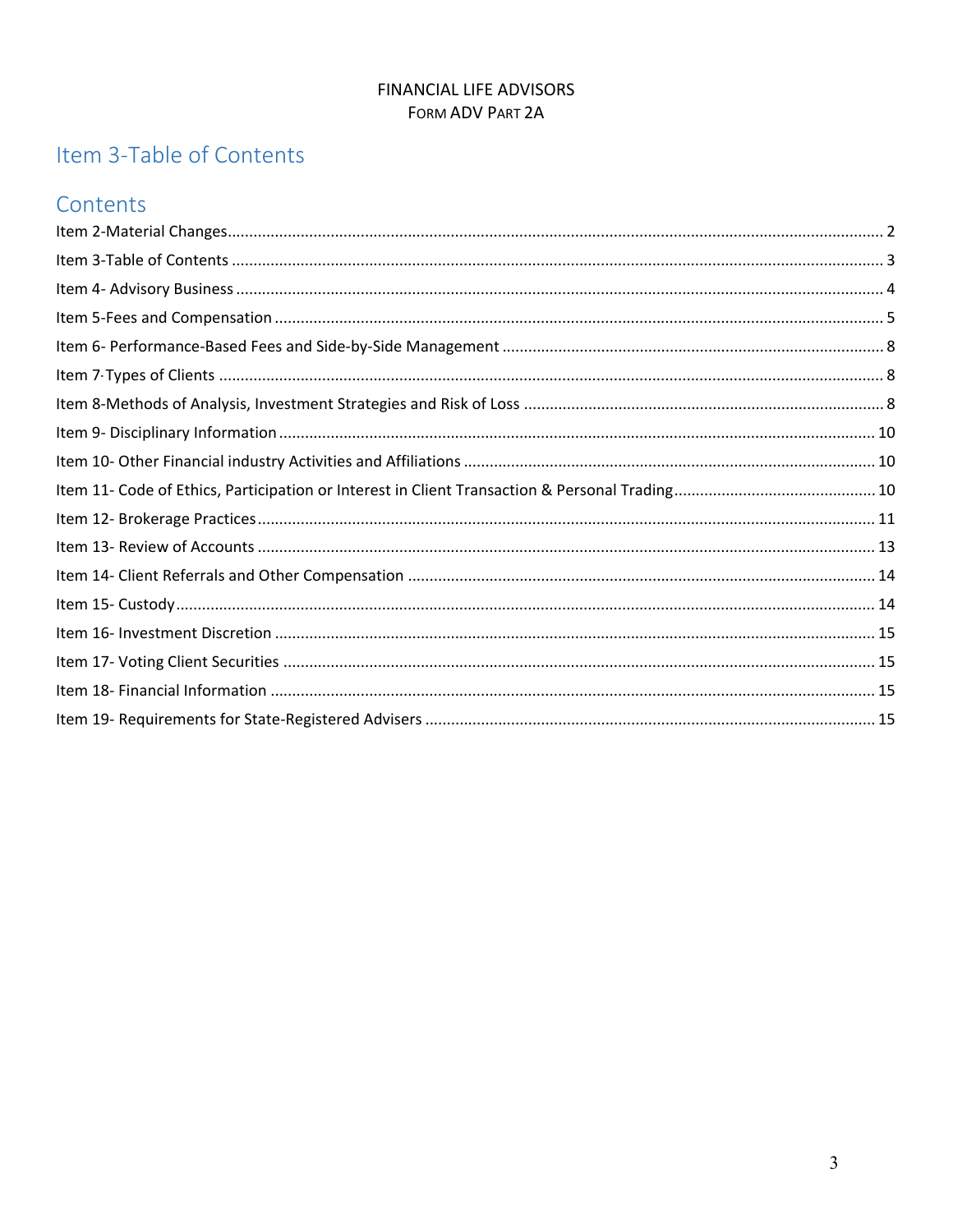## Item 4‐ Advisory Business

- **A.** Financial Life Advisors ("FLA" "we" and "Advisors") is a Texas limited liability company with its principal place of business located in San Antonio, Texas. The firm is owned by KFBG Holdings, LLC, which is owned jointly by Benjamin D. Gurwitz and Kirk W. Francis. FLA has been in business since November 21, 2003.
- **B.** FLA is an investment advisor providing comprehensive financial planning, consulting, and investment management services to individuals, high net worth individuals, pension and profit-sharing plans, trusts, estates, charitable organizations, corporations, and other business entities.

We offer Clients a comprehensive approach to investment and wealth management, which may include, depending on a client's needs, the following major areas:

- Development of financial plans that match the Client's goals
- Tailored investment portfolios consistent with our Clients' plans
- Financial Independence/Retirement Planning
- Assessment of risk management (including insurance needs)
- Analysis of existing assets and investments
- Investment selection, portfolio design, and portfolio implementation
- Business Succession and Exit Planning
- Fiduciary Consulting for 401(k) Plans
- Consultation and advisory services related to estate planning, education funding, risk management, retirement planning, business succession planning, and other specialized areas

Prior to engaging us to provide any of the foregoing financial planning and investment advisory services, Clients are required to enter into one or more written agreements setting forth the terms and conditions under which we shall render our services. These agreements describe the scope of services to be provided and the portion of the fee that is due from the Client prior to FLA commencing services. For more information about our fees, please see Item 5 of this document.

**C.** Our financial planning and investment advisory services are driven by and coordinated with each Client's individual financial goals. Our advice and services are tailored to the stated objectives of each Client. Financial plans, advice, and strategy are designed by incorporating each Client's circumstances. This process serves as the foundational roadmap for the investment portfolio. Developing and consistently adhering to an investment policy allows our clients to focus on the long-term goals of their financial plan, rather than become caught up in the short-term movements of the equity markets.

The Client can impose certain written restrictions on how their assets are managed.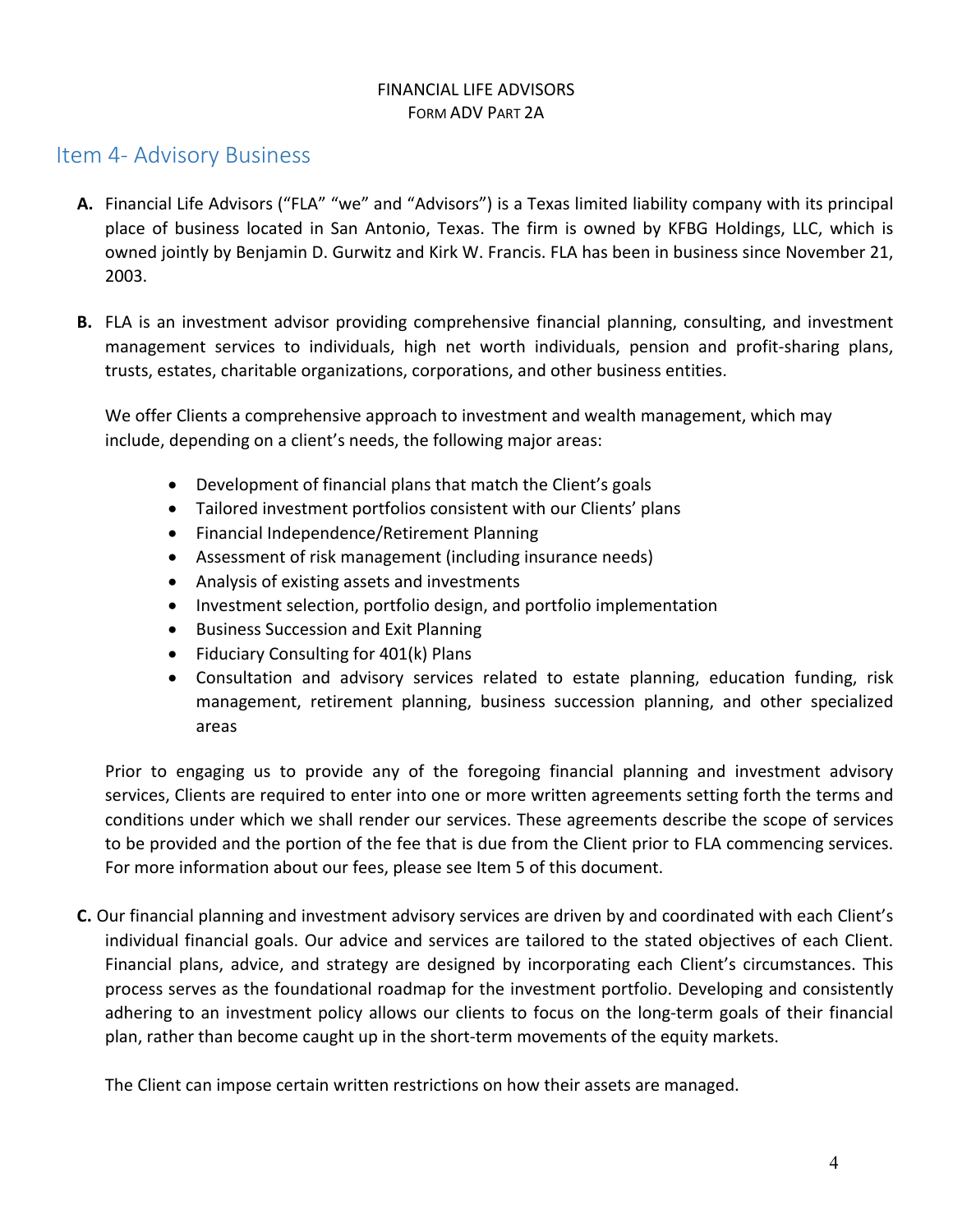Each Client is advised that it remains their responsibility to notify FLA promptly when there is a change in their financial situation and/or investment objectives so that FLA is prepared to review, evaluate, and revise previous recommendations and/or services.

- **D.** FLA does not participate in a wrap-fee program.
- **E.** As of December 31, 2021, FLA managed \$281,565,731 of Client assets on a discretionary basis and \$78,990,591 of Client assets on a non-discretionary basis for a total of \$360,556,322.

# <span id="page-4-0"></span>Item 5‐Fees and Compensation

**A.** Depending upon the engagement, we offer our services on a fee basis which may include, a percentage of the assets managed, hourly and/or fixed fees.

FLA provides in a broad range of comprehensive planning and consulting services. For these services, we charge a fixed fee and/or hourly fee. Depending upon the complexity and length of the engagement, our personal planning and consulting fees usually range from \$2,000 to \$10,000; our business succession planning fees range from \$12,000 to \$45,000, and our 401(k) fiduciary consulting service fees range from \$3,000 to \$25,000. These services are also available on an hourly basis at the rate of \$100 to \$400 depending upon the level and scope of the services and the professional rendering the financial planning and/or the consulting services.

Compensation for FLA's investment advisory services will be in accordance with one of our investment advisory agreements (IAA) that each Client enters into at the beginning of our professional relationship. The IAA may be amended from time to time upon written notice to our Clients.

FLA maintains several investment management models and fee schedules in order to meet clients' needs.

### *Model 1* **(Includes some financial planning services & portfolio customization not included in Model 2)**

Fees for this model are generally billed monthly in arrears and are based on the total value of the assets under management at the end of the billing period. The fee will be equal to the agreed upon rate per annum (again, as set-forth in the IAA entered into each Client), times the market value of the account, divided by the number of days in the agreed upon year and multiplied by the number of days in the month. The market value will be construed to equal the sum of the values of all assets in the account as provided by the account(s) custodian(s), not adjusted by any margin debit. Any other securities or investments in the portfolio shall be valued in a manner determined in good faith to reflect fair market value. Any such valuation should not be considered a guarantee of any kind whatsoever with respect to the value of the assets in the portfolio.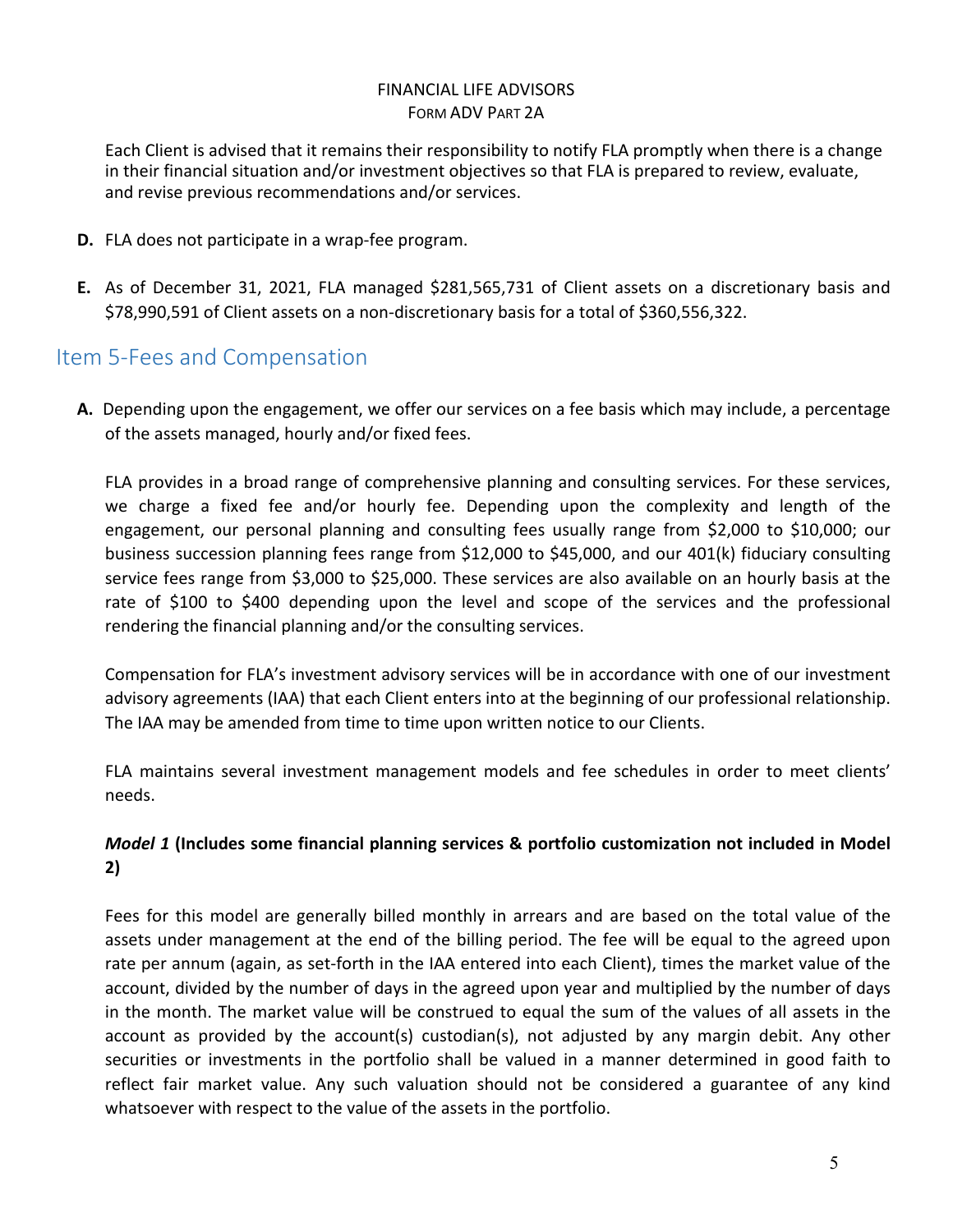Fees for partial months (due to commencement or termination of the advisory relationship) will be billed or refunded on a pro-rated basis contingent on the number of days the account was open during the month. Further, deposits or withdrawals in excess of \$100,000 per transaction will be pro-rated based on the number of days the funds were in the account for that period.

### **MODEL 1 ANNUAL FEE SCHEDULE**

1.25% for up to \$500,000 of assets under management 0.90% for the next \$500,000 of assets under management 0.65% for the next \$1,000,000 of assets under management 0.60% for the next \$3,000,000 of assets under management 0.30% for the remaining assets above \$5,000,000 of assets under management

The minimum annual fee is \$6,250. The minimum fee for investment advisory services may be reduced or waived at the sole discretion of Financial Life Advisors.

Notwithstanding the above, our financial planning and investment advisory fees are negotiable at the discretion of our investment advisor representatives.

### *Model 2 (Generally does not include any financial planning or portfolio customization)*

Fees for this model are generally billed monthly in arrears and are based on the total value of the assets under management during the billing period. The fee will be equal to the agreed upon rate per annum (again, as set-forth in the IAA entered into each Client), times the market value of the account, divided by the number of days in the agreed upon year and multiplied by the number of days in the month. The market value will be construed to equal the sum of the values of all assets in the account, as provided by the account(s) custodian(s) not adjusted by any margin debit. Any other securities or investments in the portfolio shall be valued in a manner determined in good faith to reflect fair market value. Any such valuation should not be considered a guarantee of any kind whatsoever with respect to the value of the assets in the portfolio.

Fees for partial months (due to commencement or termination of the advisory relationship) will be billed or refunded on a pro-rated basis contingent on a number of days the account was open during the month. Further, deposits or withdrawals in excess of \$100,000 per transaction will be pro-rated based on the number of days the funds were in the account for that period.

### **MODEL 2 ANNUAL FEE SCHEDULE**

 0.65% for up to \$500,000 of assets under management 0.60% for the next \$500,000 of assets under management 0.50% for the next \$1,000,000 of assets under management 0.45% for the next \$3,000,000 of assets under management 0.40% for the remaining assets above \$5,000,000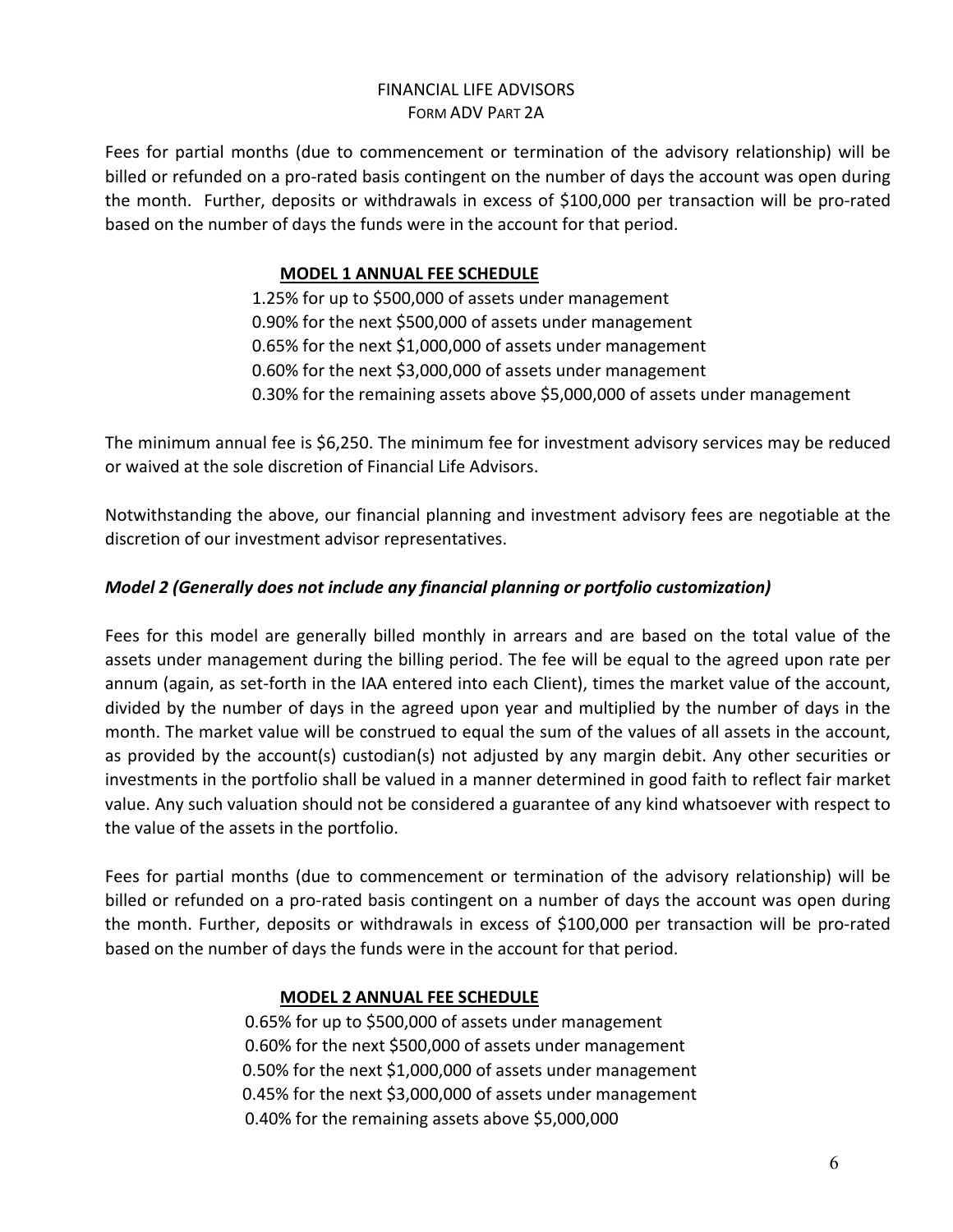All Accounts are subject to a minimum monthly Management Fee of \$81.25. Accordingly, this model may not be appropriate for clients with total household accounts of less than \$150,000. The minimum fee for investment advisory services may be reduced or waived at the sole discretion of Financial Life Advisors.

Notwithstanding the above, our financial planning and investment advisory fees are negotiable at the discretion of our investment advisor representatives.

### *Model 3 (Legacy accounts)*

Some clients who were with Cross Financial Services Corporation d/b/a FLA or FLA previously may be on a different fee schedule and/or have different services previously offered or negotiated. New clients are no longer offered these options.

**B.** Clients authorizes the custodian to deduct FLA's investment advisory fees from the Client account(s). Each calendar month or quarter, depending on the billing Model, we will submit a bill to the custodian for our investment advisory fees. The custodian is authorized to pay to FLA upon submission of this bill. Clients acknowledge that the custodian will not verify advisor's fee calculation and that it is Client's responsibility to review advisor's fee to ensure that fees were calculated accurately.

Payment of fees may result in the liquidation of a Client's securities if there is insufficient cash in the account. Fees are assessed on all assets in the account(s), including securities, cash and money market balances. Margin debits do not reduce the value of the assets in the account.

If requested, a client may be billed directly for the fees incurred on a monthly or quarterly basis instead of directly deducted from the custodian account.

- **C.** Clients may also incur certain charges imposed by third-parties in connection with investments made in the account(s), including (but not necessarily limited to) the following types of charges: investment managers, mutual fund management fees and administrative servicing fees, mutual fund 12b-1 fees, certain deferred sales charges on previously purchased mutual funds, clearing, custody, postage and handling, other transaction charges and service fees (i.e. account transfer fees, wire transfer fees, termination fees, etc.), interest on debit balances, IRA and Qualified Retirement Plan fees, and other costs or charges with securities transactions mandated by law. Further information regarding charges and fees assessed by a mutual fund or other securities sponsors is available in the appropriate prospectus or disclosure statement.
- **D.** Fees are refunded as detailed in A above. Clients may terminate the agreement upon thirty (30) days written notice that is sent or delivered to FLA. Similarly, FLA may terminate the agreement and resign at any time within thirty (30) days' notice by sending a written notice to the Client at the address on file with FLA. Client is responsible for all unpaid fees or charges due through the date of termination.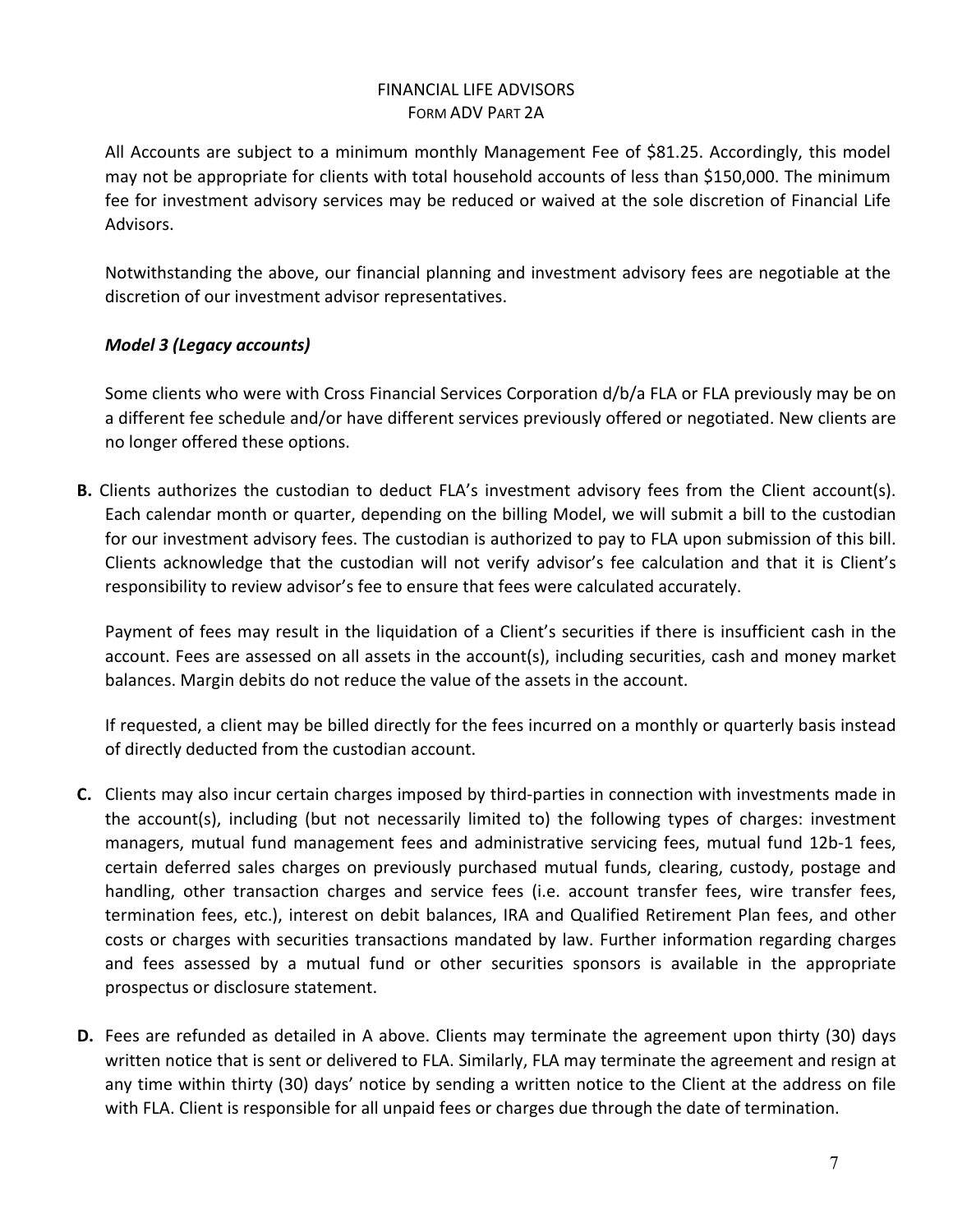# <span id="page-7-0"></span>Item 6- Performance-Based Fees and Side-by-Side Management

<span id="page-7-1"></span>We do not charge performance-based fees for our services. Accordingly, this item is not applicable to our firm.

# Item 7- Types of Clients

FLA's Clients are individuals, high net worth individuals, defined benefit plans/pension and profit sharing plans, trusts, estates, charitable organizations, corporations, and other business entities.

# <span id="page-7-2"></span>Item 8-Methods of Analysis, Investment Strategies and Risk of Loss

**A.** We offer advice on investments including but not limited to the following:

- Equity securities such as:
	- o Exchange-listed securities
	- o Securities traded over-the-counter
- Corporate debt securities
- Municipal securities
- Investment company securities such as mutual fund shares
- United States government securities

FLA may also provide advice about any type of investment held in the Client's portfolio at the beginning of or throughout the advisory relationship, for example, warrants, margin transactions, and options contracts on securities. We primarily research and review securities using fundamental, technical, and cyclical analysis. The primary investment strategies used to implement investment advice given to Clients include long-term purchases (securities held at least one year), and trading (securities sold within 30 days).

The main sources of information we rely upon when researching and analyzing securities include materials and resources such as financial publications, research materials prepared by others, corporate rating services, annual reports, prospectuses, filings with the Securities and Exchange Commission, and company press releases. Investing in securities involves risk of loss that clients should be prepared to bear while engaging our services.

**B**. Clients understand and accept that all investments are subject to risk, changing market conditions and that losses in the principal amount of the account are possible. Past performance is no guarantee of future results. We will use our best judgment and good faith efforts in rendering services to our Clients. However, we cannot warrant or guarantee any particular level of account performance, or that the account will be profitable over time. Not every investment decision or recommendation made by us will be profitable. Clients assume all market risk involved in the investment of account assets and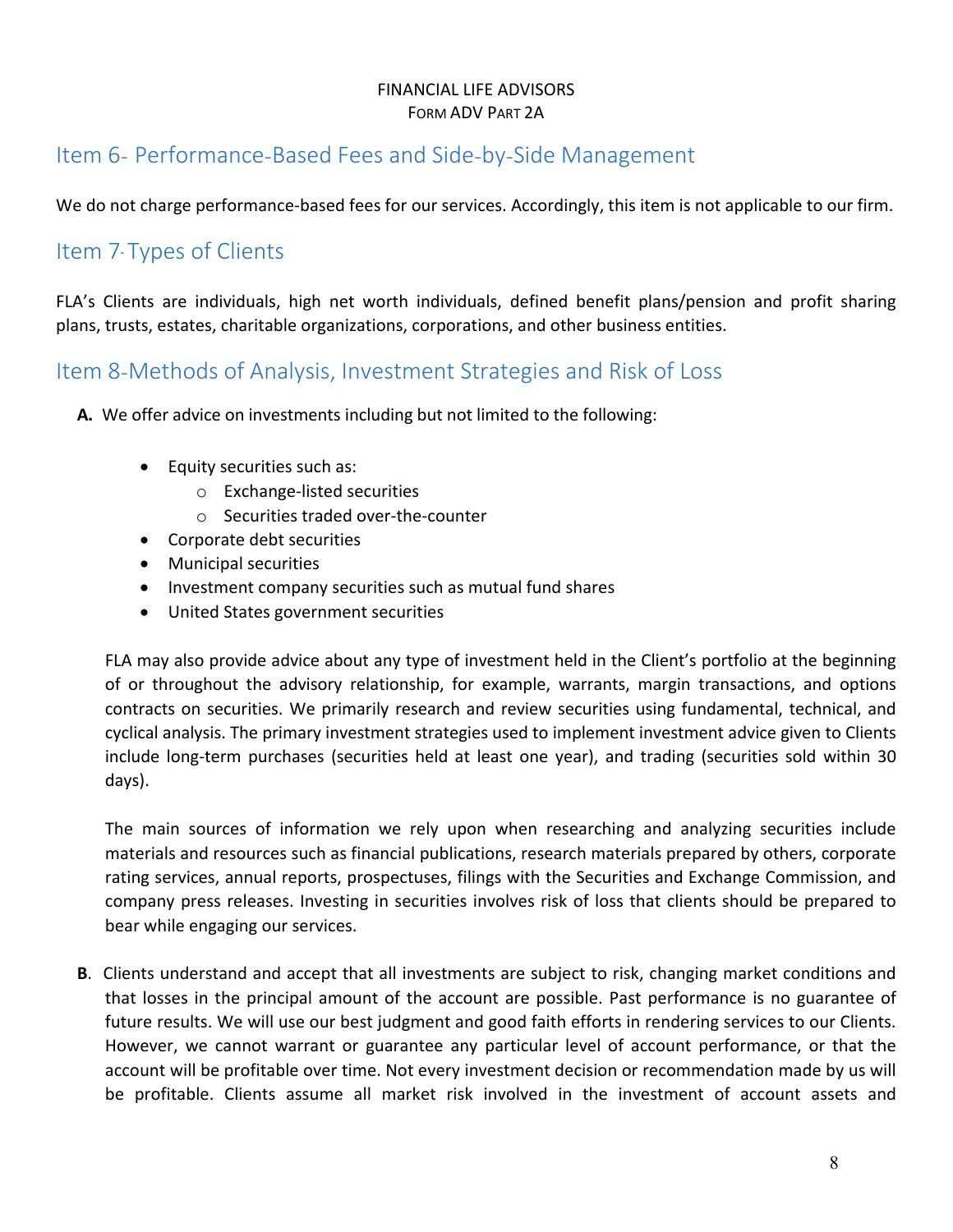understand that investment decisions made for their account(s) are subject to various market, currency, economic, political, and business risks.

Except as may otherwise be provided by applicable federal or state law, we are not liable to Clients for:

- Any loss that a Client may suffer by reason of any investment decision made or other action taken or omitted in good faith by us with that degree of care, skill, prudence, and diligence under the circumstances that a prudent person acting in a fiduciary capacity would use;
- Any loss arising from our adherence to a Client's instructions; or
- Any act or failure to act by a custodian of a Client's account.

However, nothing shall relieve us from any responsibility or liability we may have under state or federal statutes. It is the responsibility of each Client to give us complete information and to notify us of any changes in their financial circumstances or goals.

**C.** Mutual Funds and Exchange Traded Funds (ETFs) – An investment in a mutual fund or ETF involves risk, including the loss of principal. Mutual funds and ETFs are subject to secondary market trading risks. Shares of mutual funds and ETFs will be listed for trading on an exchange, however, there can be no guarantee that an active trading market for such shares will develop or continue. There can be no guarantee that a mutual funds' and ETFs' exchange listing or ability to trade its shares will continue or remain unchanged. Shares of the mutual fund or ETF may trade on an exchange at prices at, above or below their most recent net asset valuation (NAV), which is the price that an investor would buy or sell the mutual fund or ETF at. The per share NAV of a mutual fund or ETF is calculated at the end of each business day and fluctuates with changes in the market value of the mutual fund's or ETF's holdings. The trading prices of a mutual fund's or ETF's shares may differ significantly from NAV during periods of market volatility, which may, among other factors, lead to the mutual fund's ETF's shares trading at a premium or discount to NAV.

Options – FLA may recommend the use of options for certain clients. Options allow FLA to hedge (limit) certain losses on positions clients hold. Options also can offer opportunities with call option premium (covered calls) on securities the client holds. The option allows FLA to buy or sell a security at a certain price (not the current market price). Clients pay a fee for the options. If the option falls outside the money (i.e., the market price of the security does not justify purchasing/selling the security at the option price), the client will lose the fee for that option.

Margin – In the event that the account uses margin, fluctuations in the market value of the portfolio will have a significant effect in relation to the account's capital and the risk of loss and the possibility of gain will each be increased. In addition, when the account uses margin, the level of interest rates generally, and the rates at which the account can borrow will be an expense of the account (client) and therefore affect the results. Margin increases the risk of substantial losses (including the risk of a total loss of capital), and leverage can significantly magnify the volatility of the portfolio.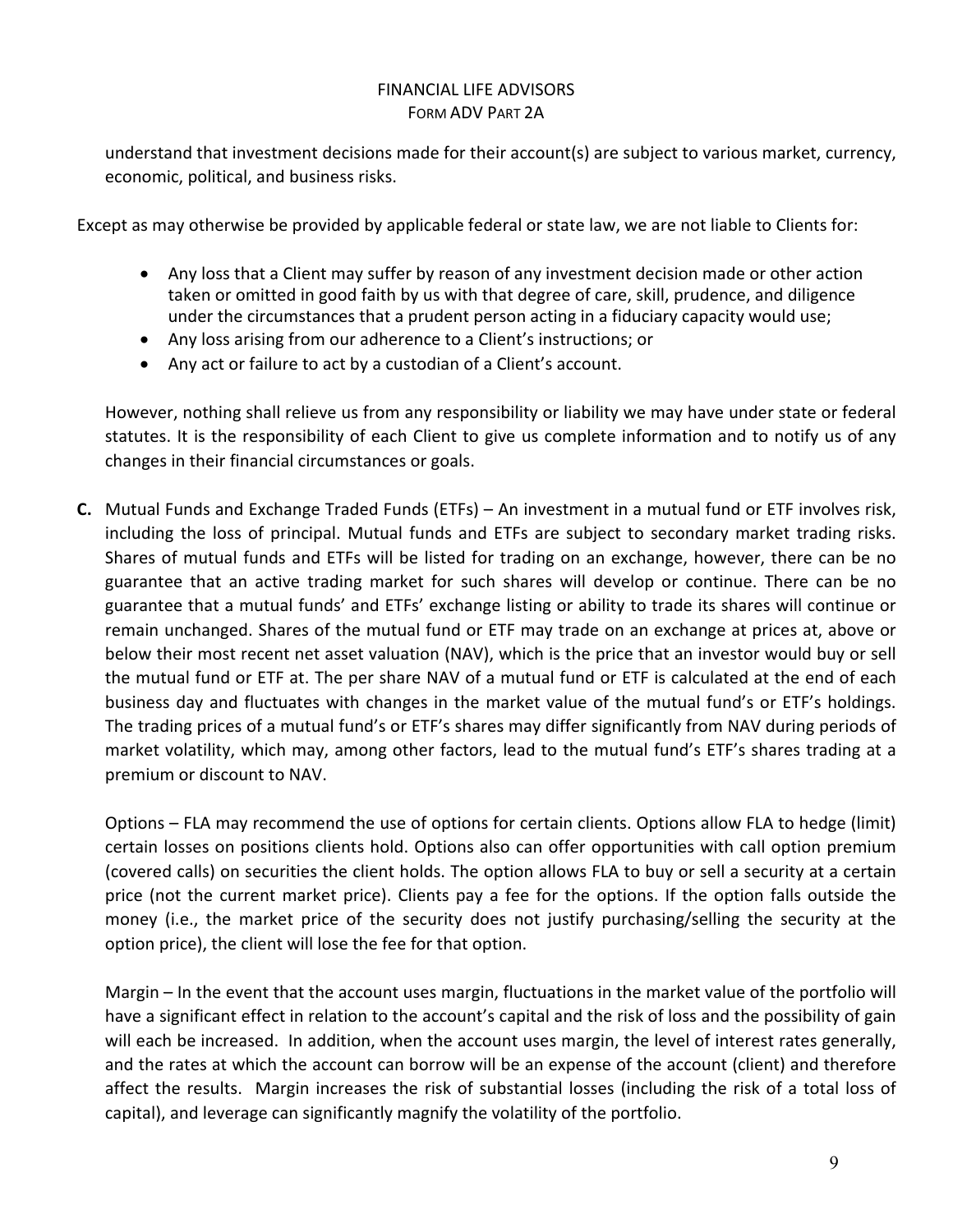The account may use short-term margin borrowing. Such borrowing, if made, may result in certain additional risks to the account. For example, should the securities pledged to brokers to secure the margin accounts decline in value, the account could be subject to a "margin call" pursuant to which the account would be required to either deposit additional funds with the broker or suffer mandatory liquidation of the pledged securities to compensate for the decline in value. In the event of a sudden, precipitous drop in value of the account's assets, the account might not be able to liquidate assets quickly enough to pay off its margin debt.

## <span id="page-9-0"></span>Item 9- Disciplinary Information

We are required to disclose all material facts regarding any legal or disciplinary event that would be material to your evaluation of our firm, or the integrity of our management. We have no information to disclose that is applicable to this Item.

# <span id="page-9-1"></span>Item 10- Other Financial Industry Activities and Affiliations

- **A.** Neither FLA nor any of our management persons are registered, or have an application pending to register, as a broker-dealer, or a registered representative of a broker-dealer.
- **B.** Neither FLA nor any of our management persons are registered, or have an application pending to register, as a future commission merchant, commodity pool operator, a commodity trading advisor, or an associated person of the foregoing entities.
- **C.** Some of FLA's associated persons, in their individual capacities, may serve as expert witnesses on investment-related issues as well as for issues such as financial planning, ethics, and insurance. FLA's associated person will charge a separate fee for these services which shall be agreed upon prior to rendering the services. FLA does not anticipate that this relationship will pose any potential conflict of interest with FLA's Clients.

# <span id="page-9-2"></span>Item 11- Code of Ethics, Participation or Interest in Client Transaction & Personal **Trading**

**A.** FLA has adopted a Code of Ethics and Personal Trading Policy and has established standards of conduct expected of its advisory personnel. In our Compliance Manual and the Code of Ethics, we have set forth general principles, required course of conduct, reporting obligations, review and enforcement of the Code of Ethics. We also adhere to 10 Principles of FLA's Culture, which we adapted with permission from James P. Owen's book, Cowboy Ethics (2004© James P. Owen). FLA will provide a copy of the Code of Ethics and our 10 Principles of FLA's Culture to Clients or prospective Clients upon written request.

FLA has voluntarily subscribed to the "Real Fiduciary™ Practices" published by the Institute for the Fiduciary Standard. Real Fiduciary™ Practices offer a simple code of conduct and outline a commitment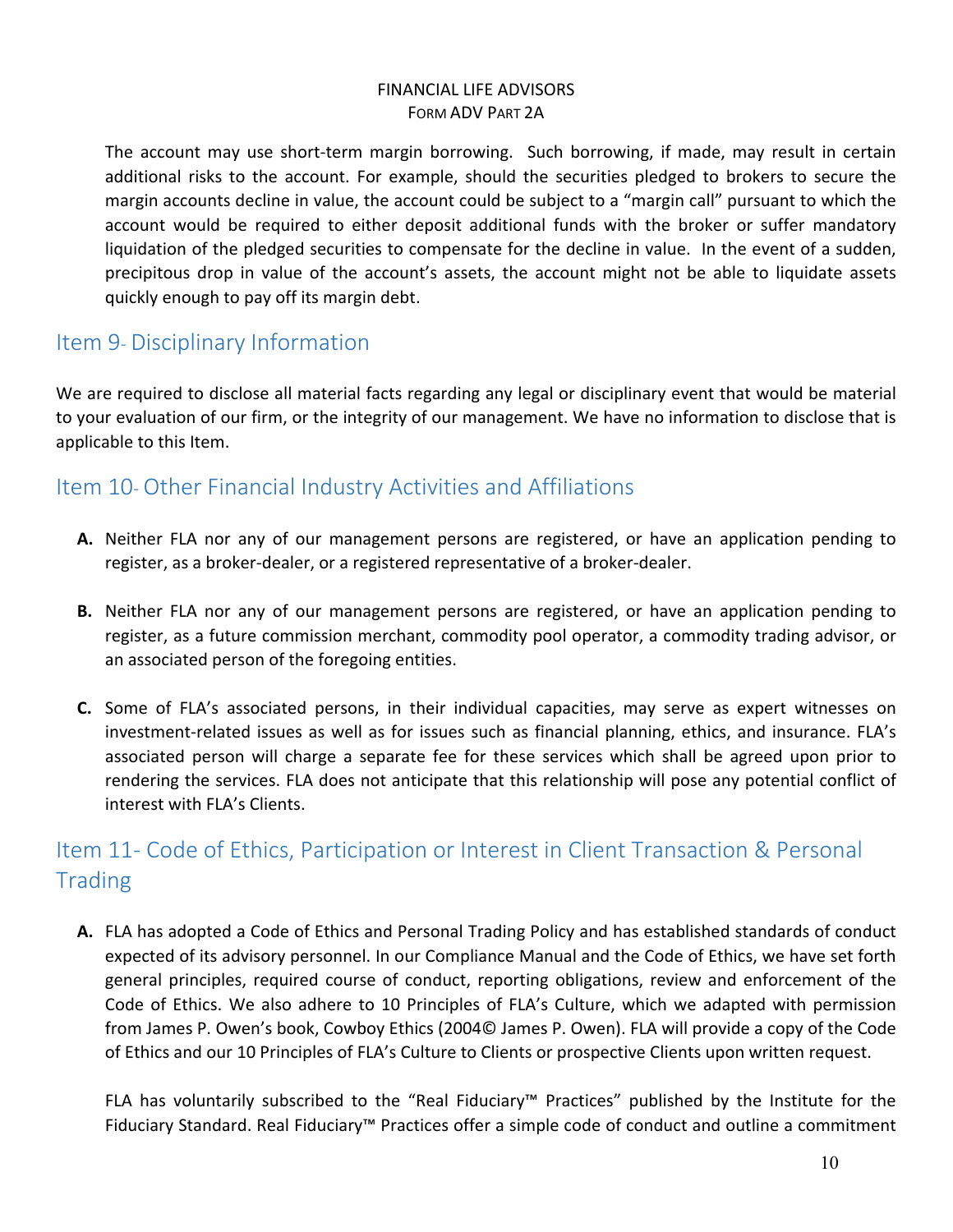to clients of subscribing financial advisors. They seek to clearly articulate what a client can expect to receive from a subscribing financial advisor. These Real Fiduciary™ Practices do not replace our regulatory compliance obligations or duties to clients under relevant laws, rules, or regulations. The Institute for the Fiduciary Standard's role is limited to publishing the practices as well as maintaining a corresponding register of subscribing financial advisors. You can verify our affirmation of Real Fiduciary™ Practices on our website or at the Institute for the Fiduciary Standard website at www.thefiduciaryinstitute.org. The practices can be found at [https://thefiduciaryinstitute.org/wp](https://thefiduciaryinstitute.org/wp-content/uploads/2019/03/Real-Fiduciary-Practices-2019-02-22.pdf)[content/uploads/2019/03/Real-Fiduciary-Practices-2019-02-22.pdf](https://thefiduciaryinstitute.org/wp-content/uploads/2019/03/Real-Fiduciary-Practices-2019-02-22.pdf)

- **B.** We do not recommend to clients, or buy or sell for client accounts, securities in which FLA or a related person has a material financial interest.
- **C./D**. Clients understand that FLA and our employees may themselves own securities of the kind recommended for Client account(s). Similarly, FLA, or an associated person, may buy and sell some of the same securities for our own accounts that we buy and sell for our Clients.

This may present a conflict of interest. Thus, it is our policy that our employees may trade in their accounts simultaneously with clients in the same security as part of FLA's trading strategy or account rebalancing (See Item 12 B – below), or after trades are placed for clients.

However, when placing a trade outside of these parameters, employees are asked to consider the following:

- Whether the amount or nature of the transaction will affect the price or market for the security;
- Whether the employee will benefit from purchases or sales being made for any client;
- Whether the transaction is likely to harm any client; and
- Whether there is an appearance or suggestion of impropriety.

The employee must then request written clearance from the CCO or a designated compliance associate for these personal securities transactions before completing the transactions. FLA reserves the right to disapprove any proposed transaction that may have the appearance of improper conduct.

Our Code of Ethics and Personal Trading Policy does provide a list of exempt transactions for which preauthorization is not required because the potential conflict with our clients is negligible.

Additionally, our employees are required to submit reports of their personal trading activity quarterly and annual reports of their holdings to our Compliance Department.

### <span id="page-10-0"></span>Item 12‐ Brokerage Practices

**A.** 1.We recommend Clients open brokerage accounts with TD Ameritrade Institutional. TD Ameritrade offers independent investment Advisors, services which include custody of securities, trade execution, clearance, and settlement of transactions. FLA receives benefits from TD Ameritrade through its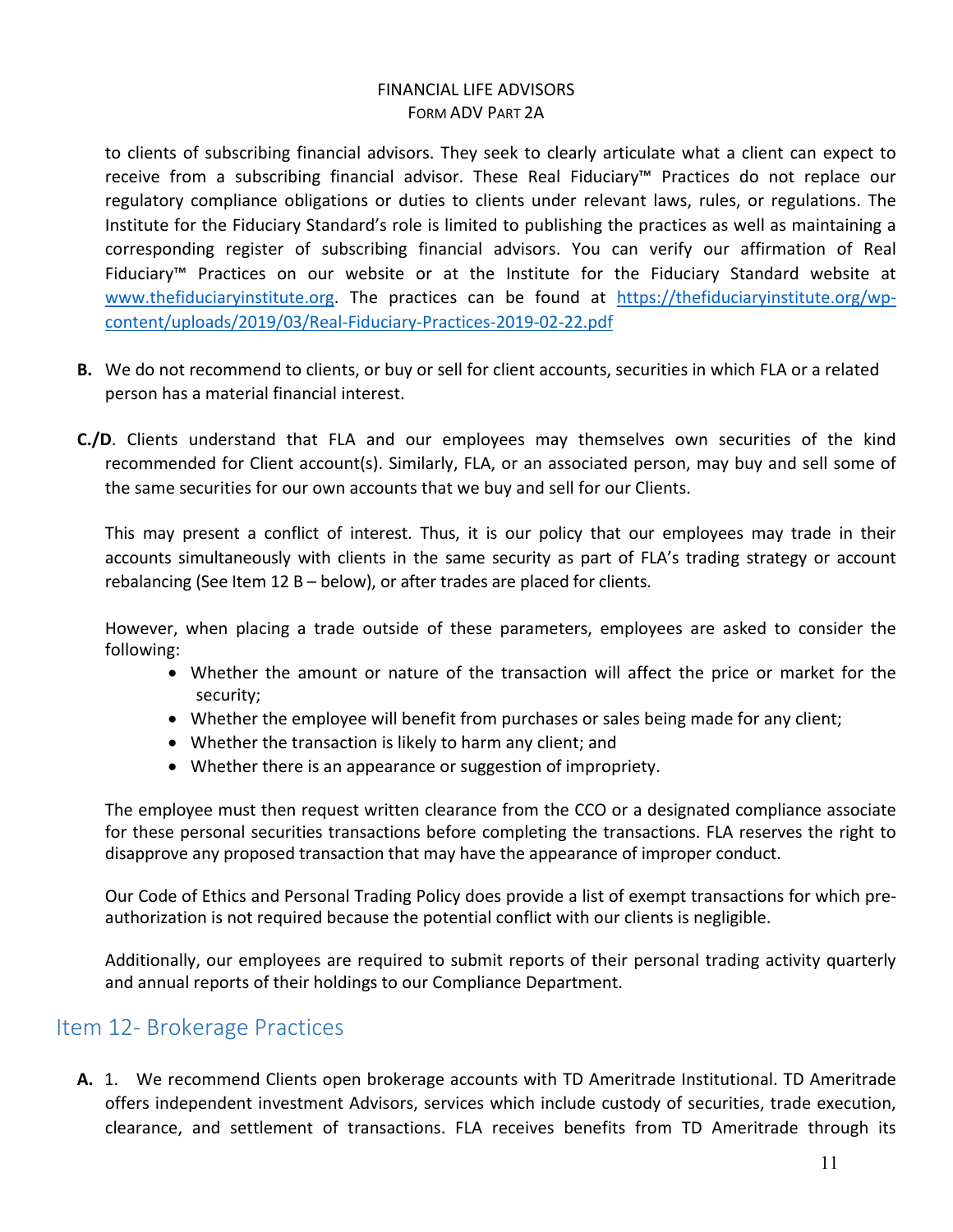participation in the program. (Please see the disclosure under Item 14 below.) In recommending this broker-dealer, we seek to obtain "best execution," meaning that we seek to execute securities transactions for Clients so that the total costs or proceeds in each transaction are the most favorable under the circumstances. The factors we consider when evaluating for best execution include:

- Execution capability;
- Commission rate;
- Financial responsibility;
- Responsiveness;
- Broker-dealer capabilities;
- The value of any research services/brokerage services provided; and
- Any other relevant factors.

Certain broker-dealers may provide us with the following products/services: products that allow us to communicate electronically with the broker-dealer, making it easier for us to download account information, place and allocate trades, and submit advisory fees for withdrawal. FLA may periodically use research information provided by our custodian. However, FLA does not have any formal or informal agreements to compensate custodian for the receipt of such products or research. FLA, as a matter of policy and practice, does not engage in soft dollar arrangements whereby it compensates its broker-dealer for products or research with the use of client commissions.

2. FLA does not receive client referrals from our broker-dealer. Thus, Client referrals are not among the selection criteria in choosing a broker-dealer for our Clients.

3. We do allow our Clients to direct brokerage if the requests are made in writing and the institution has the ability to provide FLA the mechanism to enter trades. When a Client selects a brokerdealer other than the primary relationship(s) of FLA, we may be unable to seek best execution for the transactions, and the commission costs may be different from those of our recommended brokerdealer. In addition, we may place the transactions after we place transactions for Clients using our recommended broker-dealer. We may need to charge higher fees to meet such accommodation requests and performance reporting for such accounts will be more limited.

- **B.** FLA strives to treat all clients in a fair manner, which is the underlying principal of our trade aggregation and allocation policy. When placing a trade for the same security and conditions for multiple Client accounts, FLA may consider bunching the trades in a single order (an "aggregated" or "block" trade) and consider whether doing so would result in an advantageous execution. When placing an aggregated trade, the following conditions and requirements apply:
	- The allocation of the aggregate trade must be determined before the trade is placed with the broker. A record of the proposed allocation shall be prepared prior to placement of the aggregated order and maintained as part of the office's books and records.
	- If a block order is filled (full or partial fill) at several prices through multiple trades, the average price and commission will be used for all trades executed. All participants receiving securities from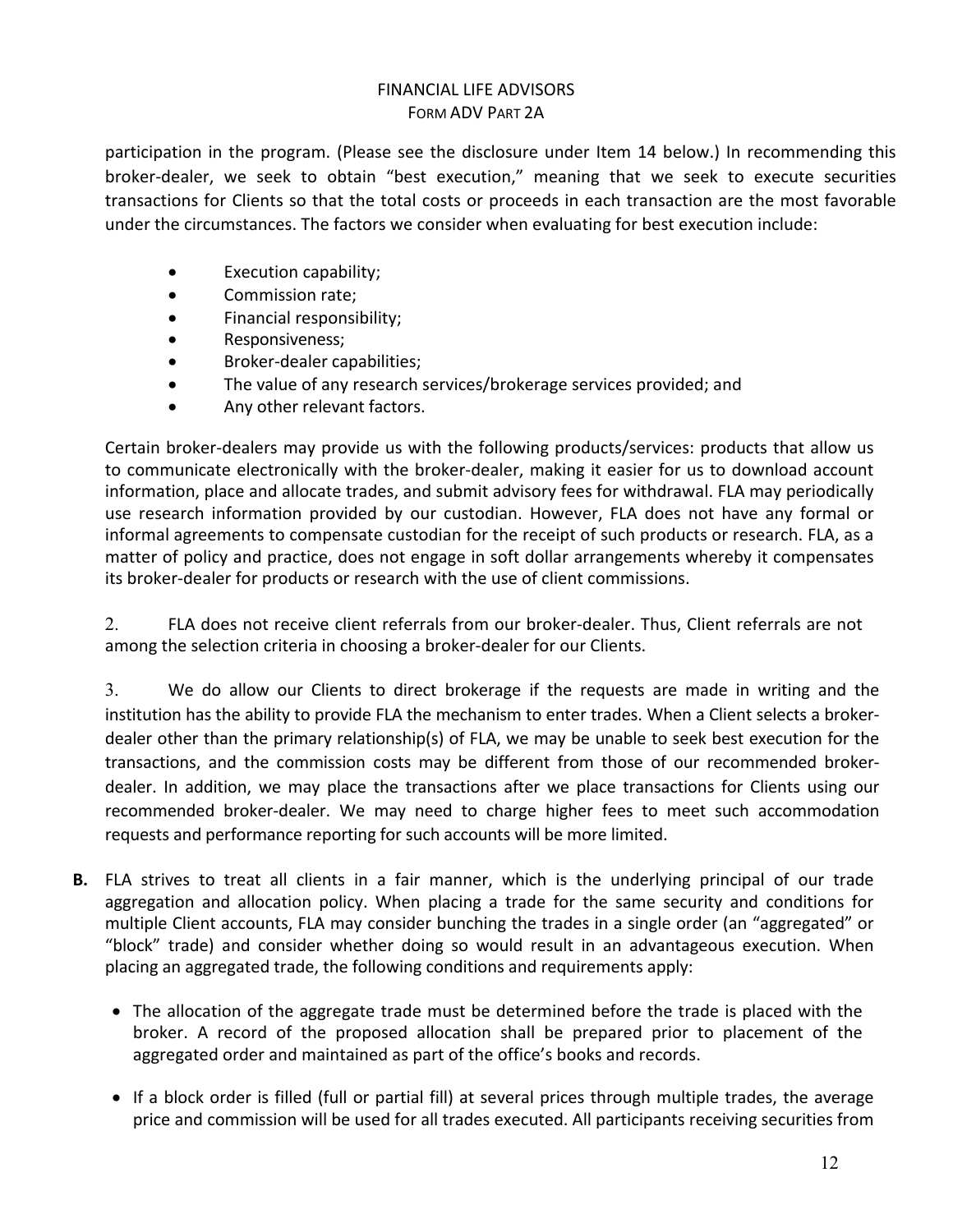the block trade must receive the average price. Only trades executed within the block on a single day may be combined for purposes of calculating the average price.

- If the block order is not filled by day-end, FLA will allocate shares executed to the accounts on a prorata basis, adjusted as necessary to keep Client transaction costs to a minimum and in accordance with specific account guidelines. However, if the application of this pro-rata allocation policy results in unfair or inequitable treatment to one or more of the Clients, the Chief Compliance Officer will be consulted to determine an acceptable alternative allocation methodology. A record of the actual, revised allocation shall be prepared and maintained together with the proposed allocation as part of the office's books and records.
- Trades shall not be allocated for the purpose of benefiting FLA or its employees. Allocations may not be made to the accounts of FLA employees, business associates, friends or relatives while excluding advisory Clients from the allocation of any securities.

# <span id="page-12-0"></span>Item 13‐ Review of Accounts

**A.** Performance of the securities purchased for Clients will be continually reviewed and evaluated by FLA to determine whether the security position should be liquidated (even if below the original purchase price), increased (even at prices higher than originally acquired), or maintained. Review of individual investment accounts is conducted and/or supervised by Kirk W. Francis, Chief Executive Officer, or an assigned person designated by him along with each advisor reviewing his/her associated accounts. Reviews can occur as often as quarterly, or in some instances, may occur more often. The level and frequency of reviews is determined by Client need and our discretion. The review focuses on accuracy, completeness, and suitability. Along with looking over the Client's account, we are happy to assist the Client in interpreting and/or compiling custodial statements and FLA reports and transferring relevant information onto the appropriate place on the Client's financial reports as part of the review process.

Reviews of financial plans or financial recommendations occur on an as-needed basis.

- **B.** Account reviews may be triggered by a change in a Client's investment objectives; tax considerations; large deposits or withdrawals; large sales or purchases; change in corporate management; or changes in macro-economic climate. Reviews can also occur as a result of information garnered from Advisor's receipt of confirmations, customer statements, and/or Client statements or performance reports from third party managers or other financial institutions.
- **C.** Clients receive periodic statements, confirmations and performance reports from various financial service institutions and firms with which the Client transacts business. These firms may include, but are not limited to, brokerages, investment companies, trust companies, other registered investment advisors, banks and credit unions. Clients understand that primary trade confirmation, account statements, annual reports, and prospectuses will be mailed directly from the broker-dealer/custodian of the account.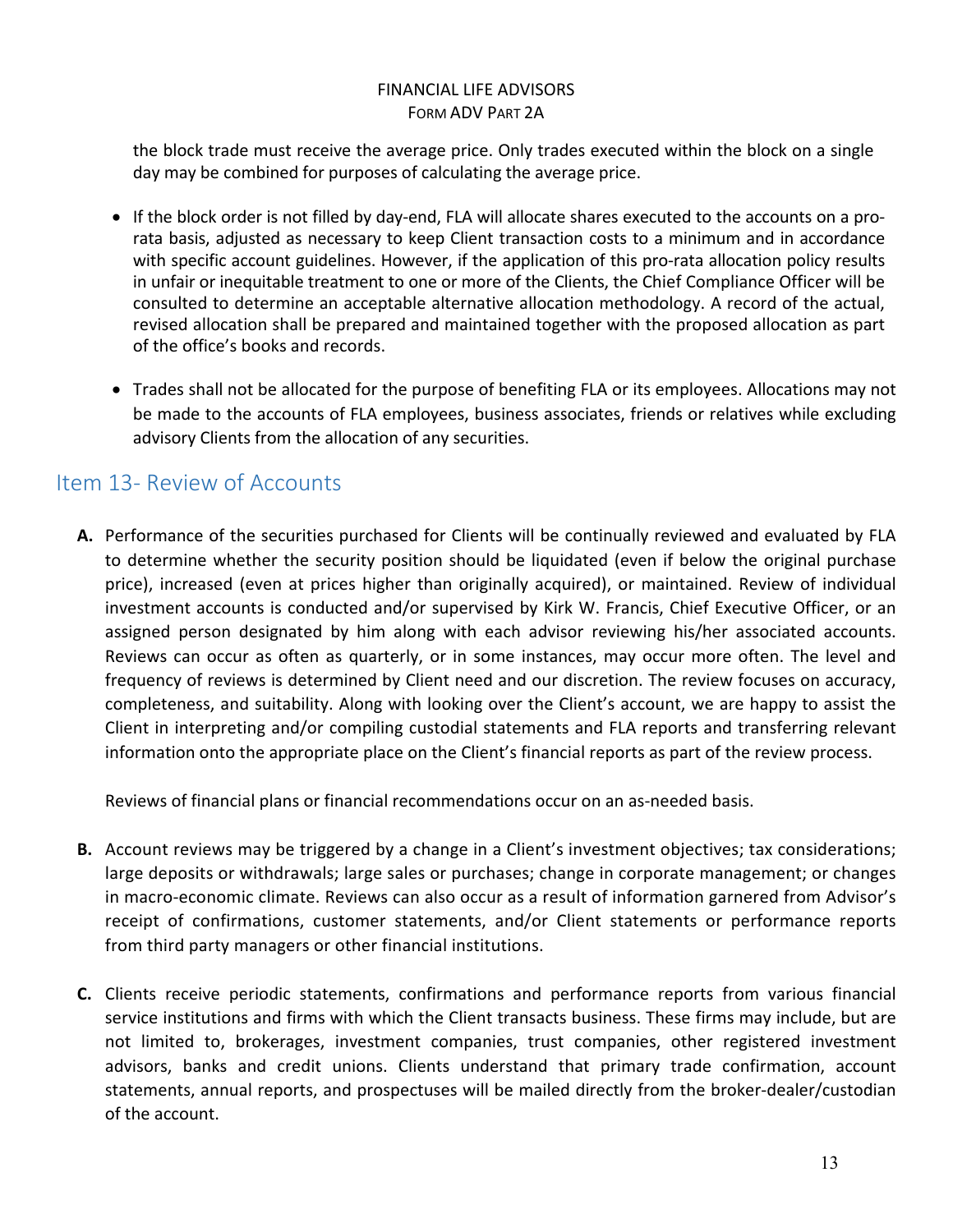The frequency of the statements and reports is determined by the financial institution or firm generating the reports. The usual frequency is monthly, quarterly, or annually, or in the instance of confirmation reports, as transactions occur unless Client has requested a quarterly confirm report from a broker-dealer/custodian offering such a service.

### <span id="page-13-0"></span>Item 14- Client Referrals and Other Compensation

We have no arrangements, written or oral, which compensates any individual or entity for the referral of Clients.

As disclosed under Item 12 above, FLA participates in TD Ameritrade's institutional customer program and FLA may recommend TD Ameritrade to Clients for custody and brokerage services. There is no direct link between FLA's participation in the program and the investment advice it gives to its Clients, although FLA receives economic benefits through its participation in the program that are typically not available to TD Ameritrade retail investors. These benefits include the following products and services (provided without cost or at a discount): receipt of duplicate Client statements and confirmations; research related products and tools; consulting services; access to a trading desk serving Advisor participants; access to block trading (which provides the ability to aggregate securities transactions for execution and then allocate the appropriate shares to Client accounts); the ability to have advisory fees deducted directly from Client accounts; access to an electronic communications network for Client order entry and account information; access to mutual funds with no transaction fees and to certain institutional money manager; and compliance, marketing, research, technology, and practice management products or services provided to Advisors by TD Ameritrade and/of third party vendors without cost or at a discount. TD Ameritrade may also have paid for business consulting and professional services received by FLA's related persons. Some of the products and services made available by TD Ameritrade through the program may benefit FLA but may not benefit its Client accounts. These products or services may assist FLA in managing and administering Client accounts, including accounts not maintained at TD Ameritrade. Other services made available by TD Ameritrade are intended to help FLA manage and further develop its business enterprise. The benefits received by FLA or its personnel through participation in the program do not depend on the amount of brokerage transactions directed to TD Ameritrade. Clients should be aware, however, that the receipt of economic benefits by FLA or its related persons in and of itself creates a potential conflict of interest and may indirectly influence FLA's choice of TD Ameritrade for custody and brokerage services.

# <span id="page-13-1"></span>Item 15- Custody

FLA may be deemed to have custody of some of its clients' assets since the firm has the capability to directly collect advisory fees from some accounts. This service is offered as a convenience with prior written consent from the client and is optional.

The firm is exempt from any surprise annual audits as it meets SEC criteria.